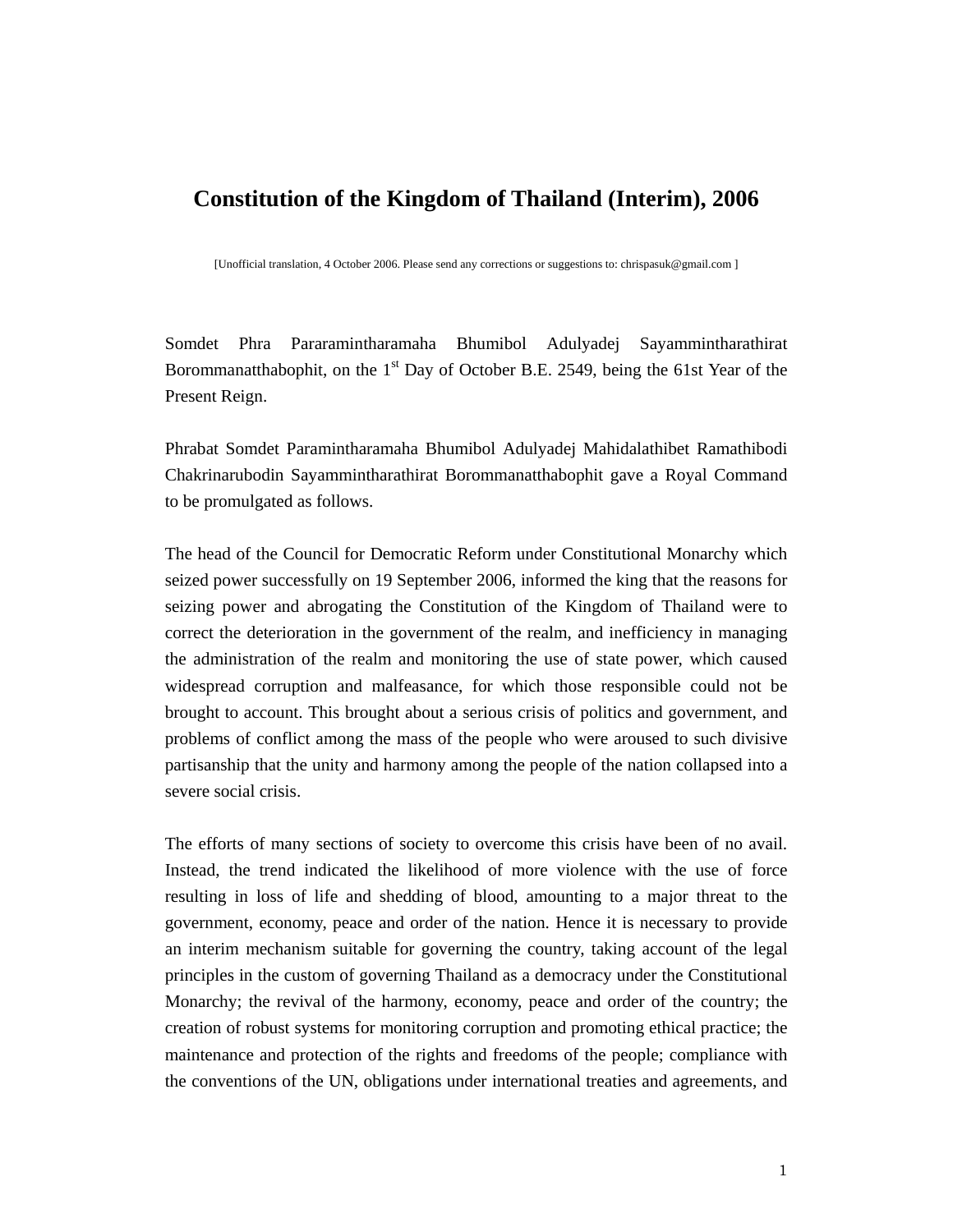the promotion of international relations with various countries; and the conduct of life according to the principles of the Sufficiency Economy; and at the same time to hasten the process of drafting a new constitution with wide participation from people at each stage. In order to realize what the Council for Democratic Reform under Constitutional Monarchy informed the King, there is a Royal Command to implement the following Act as the Constitution of the Kingdom of Thailand (Interim) until the promulgation of a constitution to be drafted and submitted to the King.

**Clause 1.** Thailand is a unitary and indivisible Kingdom. The King as Head of State and Head of the Thai Armed Forces shall be enthroned in a position of revered worship and shall not be violated. No person shall expose the King to any sort of accusation or action.

**Clause 2.** The sovereign power belongs to the Thai people. The King as Head of State shall exercise such power through the National Legislative Assembly, the Council of Ministers and the Courts in accordance with the provisions of this Constitution.

**Clause 3.** Under the provisions of this constitution, the human dignity, rights, freedoms and equality of the Thai people which formerly were upheld according to the custom of the government of Thailand as a democracy under Constitutional Monarchy and according to Thailand's international obligations, shall be upheld by this constitution.

**Clause 4.** The King selects and appoints a person to be the President of the Privy Council and not more than eighteen Privy Councillors to constitute the Privy Council.

The selection and appointment or removal of a Privy Councillor shall depend entirely upon the King's pleasure.

The President of the National Legislative Assembly shall countersign the Royal Command appointing the President of the Privy Council, and the President of the Privy Council shall countersign the Royal Command appointing other members of the Privy Council.

**Clause 5.** The National Legislative Assembly consists of no more than 250 members appointed by the King from those being of Thai nationality from birth and being not less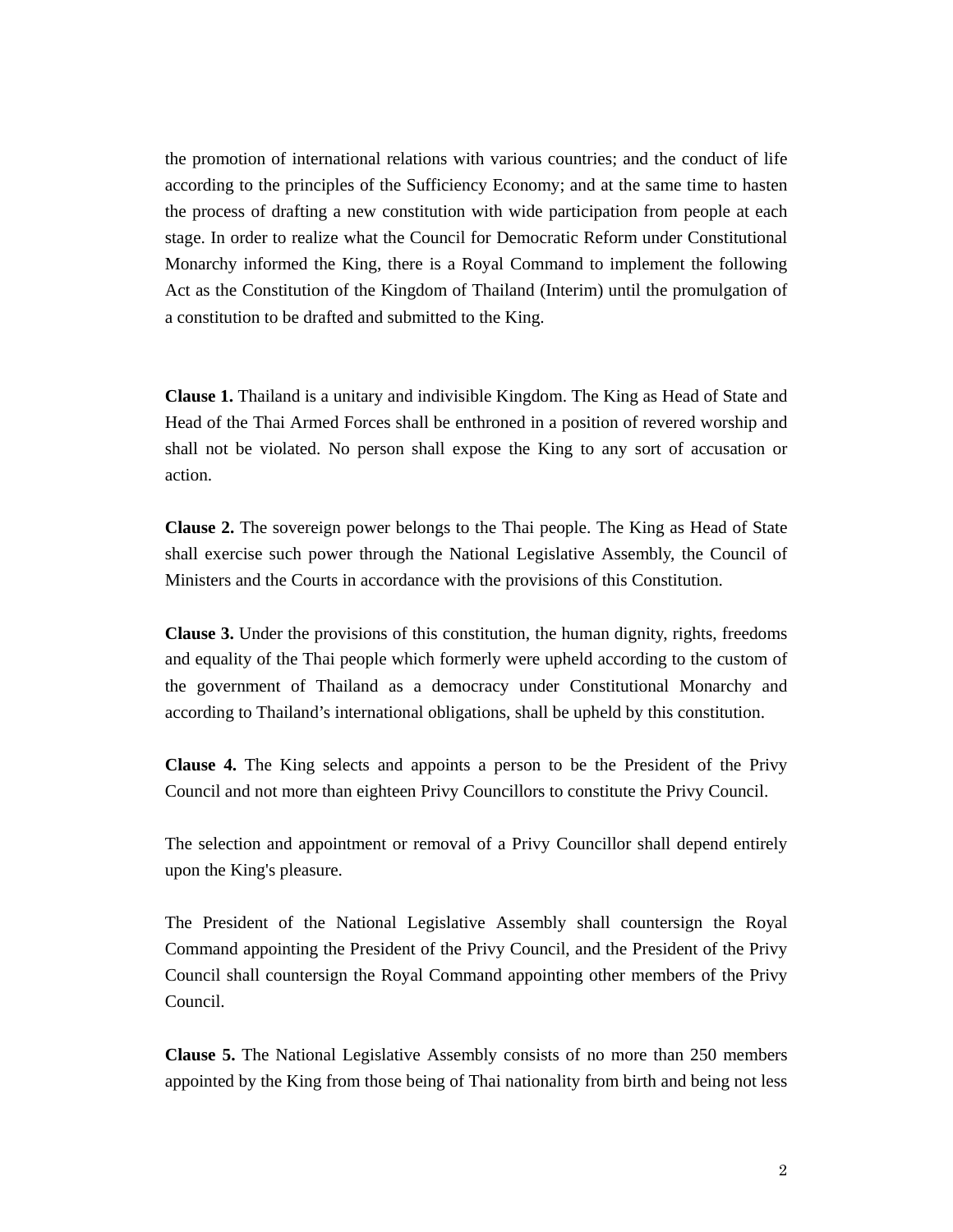than 35 years of age.

The National Legislative Assembly carries out the duties of the House of Representatives, Senate, and parliament.

In identifying those to be appointed members of the National Legislative Assembly, suitable consideration will be given to persons from various groups in the public sector, private sector, social sector, and academic sector from various regions.

In any case where there is a law prohibiting a person from holding political office, that law shall not apply to appointment of members of the National Legislative Assembly.

**Clause 6.** Membership of the National Legislative Assembly terminates upon: (1) death; (2) resignation; (3) being disqualified under Clause 5; (4) being appointed as a member of the Council of Ministers; (5) when the National Legislative Assembly passes a resolution to terminate membership under Clause 8.

**Clause 7.** The King appoints one President of the National Legislative Assembly, and one or more Vice-Presidents from among members of the National Legislative Assembly according to the resolution of the National Legislative Assembly.

The provisions of Clause 6 shall apply to the termination of the President and Vice-President(s) of the National Legislative Assembly *mutatis mutandis*.

The President of the Council for National Security shall countersign the Royal Command appointing members of the National Legislative Assembly, and the President and Vice-President(s) of the National Legislative Assembly.

**Clause 8.** In the case that any member of the National Legislative Assembly acts in any way which prejudices the dignity of membership of the National Legislative Assembly or behaves in a manner obstructive to the work of the members of the National Legislative Assembly, no less than 20 members of the National Legislative Assembly have the right to submit signatures requesting the President of the National Legislative Assembly to terminate that member.

A resolution of the National Legislative Assembly to terminate a member under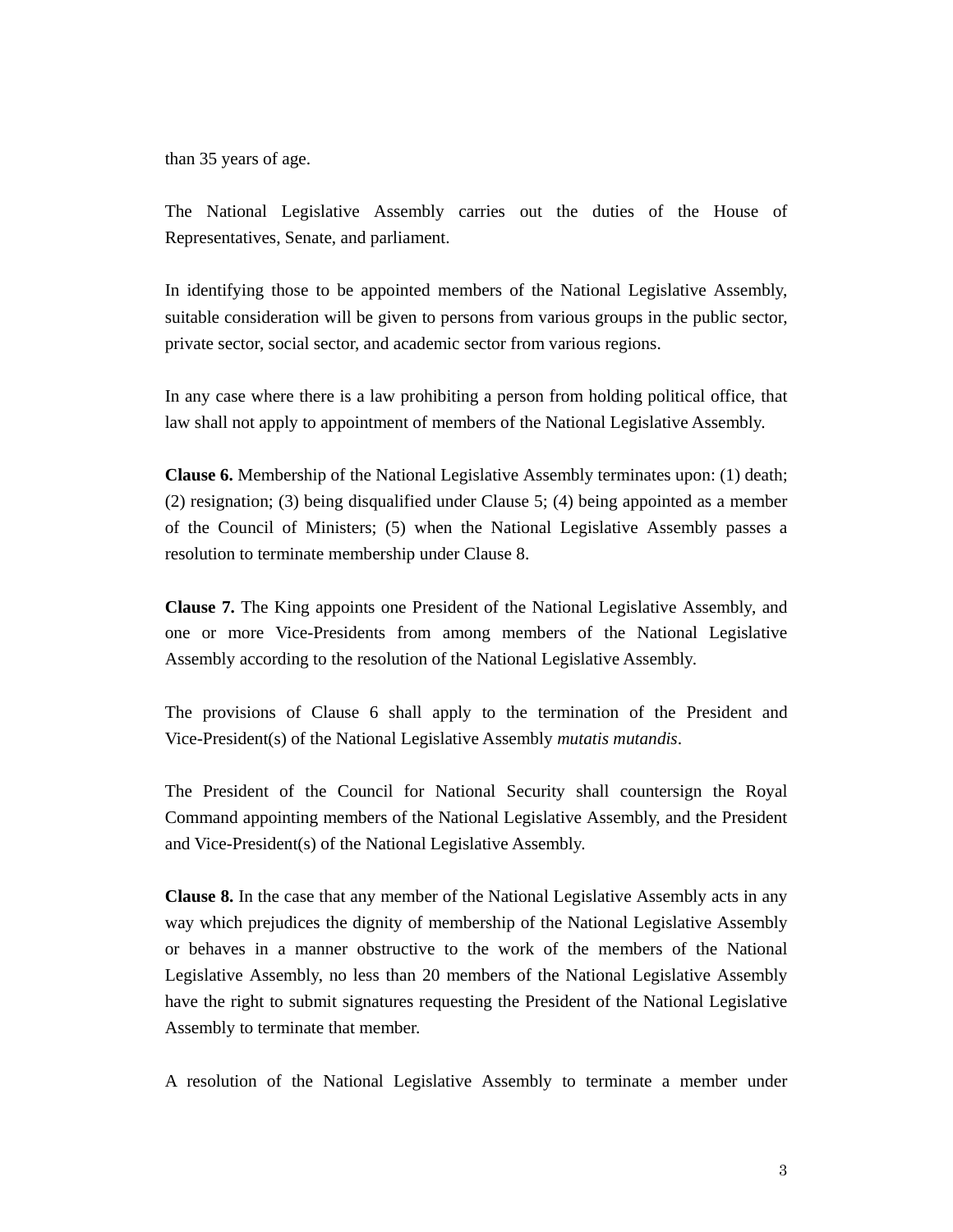paragraph 1 must have the support of not less than two-thirds of all members on the day of voting.

**Clause 9.** At a sitting of the National Legislative Assembly, the presence of not less than one-half of the total number of the existing members is required to constitute a quorum.

The National Legislative Assembly has power to set rules about the selection and duties of the President, Vice-President(s) and committee members of the National Legislative Assembly, procedures for meetings, the proposal and scrutiny of draft legislation, submission of motions, debates, passage of resolutions, presentation of questions, maintenance of rules and order, and other matters for the performance of its duties.

**Clause 10.** The King enacts legislation on the advice and consent of the National Legislative Assembly.

Under Clause 30, paragraph 1, bills may be proposed only by not less than 25 members of the National Legislative Assembly, or by the Cabinet, but money bills may be proposed only by the Cabinet.

A money bill referred to in paragraph two means a bill with provisions dealing with any of the following matters: (1) the imposition, repeal, reduction, alteration, modification, remission, or regulation of taxes or duties; (2) the allocation, receipt, custody, payment of the State funds, or transfer of expenditure estimates of the State; (3) the raising of loans, or guarantee or redemption of loans; (4) currency.

In case of doubt as to whether a bill proposed by a member of the National Legislative Assembly is or is not a money bill, the power to make a decision rests with the President of the National Legislative Assembly.

**Clause 11.** At a sitting of the National Legislative Assembly, any member has the right to question any minister on any matter which is related to their duties as minister, but that minister has the right not to answer when it is deemed that the matter should remain confidential on grounds it relates to the security and interests of the realm, or when it is deemed that the question is impermissible under regulations.

In case of a major problem, not less than 100 members of the National Legislative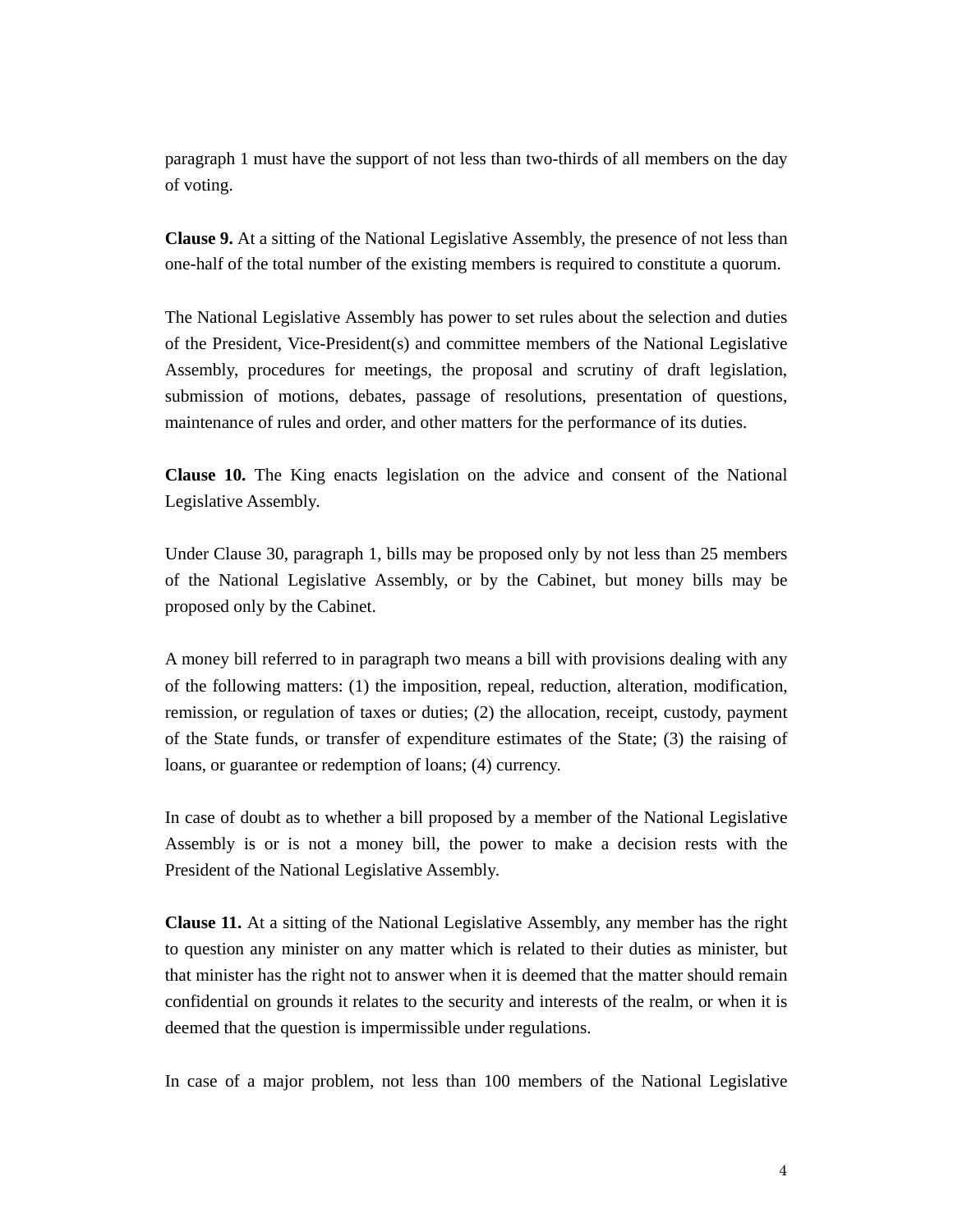Assembly may present signatures to submit a motion for a debate in order to request facts from the Cabinet, but may not enter a resolution of confidence or no confidence.

**Clause 12.** In case of a major problem concerning the government of the realm on which the Council of Ministers deems it appropriate to receive opinions from members of the National Legislative Assembly, the Prime Minister may approach the President of the National Legislative Assembly to submit a motion for a general debate in a sitting of the National Legislative Assembly. In such a case, the National Legislative Assembly may not pass a resolution on the matter under debate.

**Clause 13.** In sittings of the National Legislative Assembly, words expressed in giving statements of fact or opinions or in casting the vote by any member are absolutely privileged. No charge or action in any manner whatsoever shall be brought against such member.

The right specified in paragraph 1 extends to committees of the National Legislative Assembly; printers and publishers of the minutes of sittings with the permission of the National Legislative Assembly or its committees; as well as to persons who broadcast the sitting through radio or television with the permission of the President of the National Legislative Assembly; but does not extend to a member of the National Legislative Assembly who expresses words at a sitting which is broadcast through radio or television if such words appear out of the precinct of the National Legislative Assembly and the expression of such words constitutes a criminal offence or a wrongful act against any other person, who is not a Minister or member of the National Legislative Assembly.

In case a member of the National Legislative Assembly is arrested, detained or jailed, the member may be released on request by the President of the National Legislative Assembly. In case a criminal charge is brought against a member of the National Legislative Assembly, the court may proceed with the case unless the President of the National Legislative Assembly requests the hearing of the case be stopped.

**Clause 14.** The King appoints a Prime Minister and not more than 35 other Ministers on the recommendation of the Prime Minister to constitute the Council of Ministers having the duties to carry out the administration of State affairs.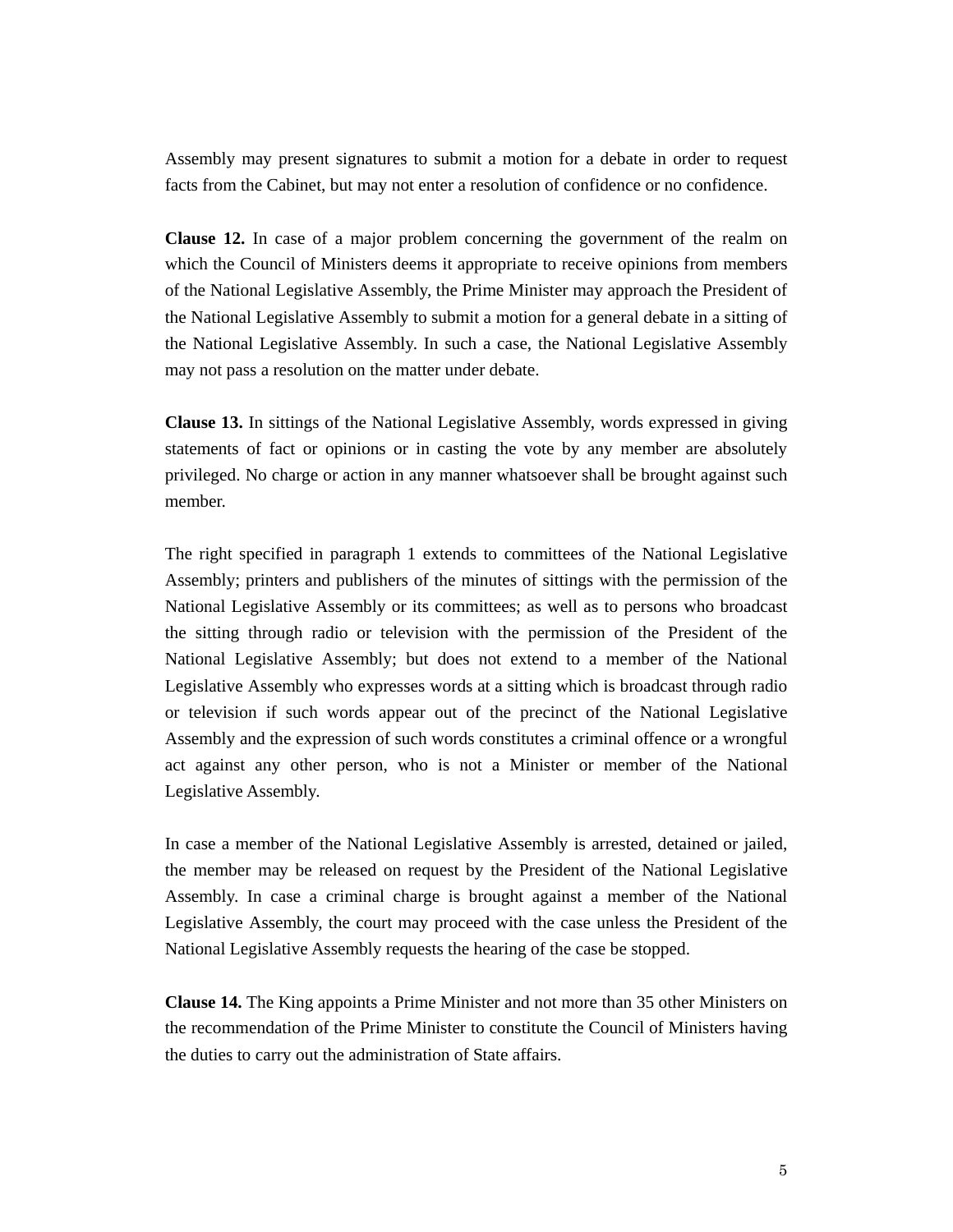The King has the power to terminate the Prime Minister on the recommendation of the President of the Council for National Security, and to terminate Ministers on the recommendation of the Prime Minister.

The President of the Council for National Security countersigns the Royal Command for the appointment and termination of a Prime Minister.

The Prime Minister and Ministers shall not simultaneously hold any of the following positions: member of the National Legislative Assembly, member of the Constitution Drafting Assembly, or member of the Constitution Drafting Committee.

The Prime Minister and Ministers have the right to attend sittings of the National Legislative Assembly to present explanations and opinions, but have no right to vote.

**Clause 15.** For the purpose of maintaining national security, the safety of the country, and national economic security, or averting public calamity, or when it is necessary to have a law on taxes, duties or currency, which requires an urgent and confidential consideration, the King has the power to issue an Emergency Decree which shall have the force as an Act.

When such an Emergency Decree has been issued, the Council of Ministers shall submit the Emergency Decree to the National Legislative Assembly without delay. If the National Legislative Assembly approves, that Decree comes into force as an Act. If the National Legislative Assembly disapproves, the Decree shall lapse, provided that it shall not affect any act done during the enforcement of such Emergency Decree, except when the Decree has the effect of amending or repealing any provisions of any Act, the provisions of the Act in force before the amendment or repeal shall continue to be in force as from the day the disapproval of such Emergency Decree is effective.

The approval or disapproval of an Emergency Decree shall be announced in the Government Gazette. In case of disapproval, it shall be effective as from the day of its publication in the Government Gazette.

**Clause 16.** The King has the power to issue a Royal Decree which is not contrary to the law.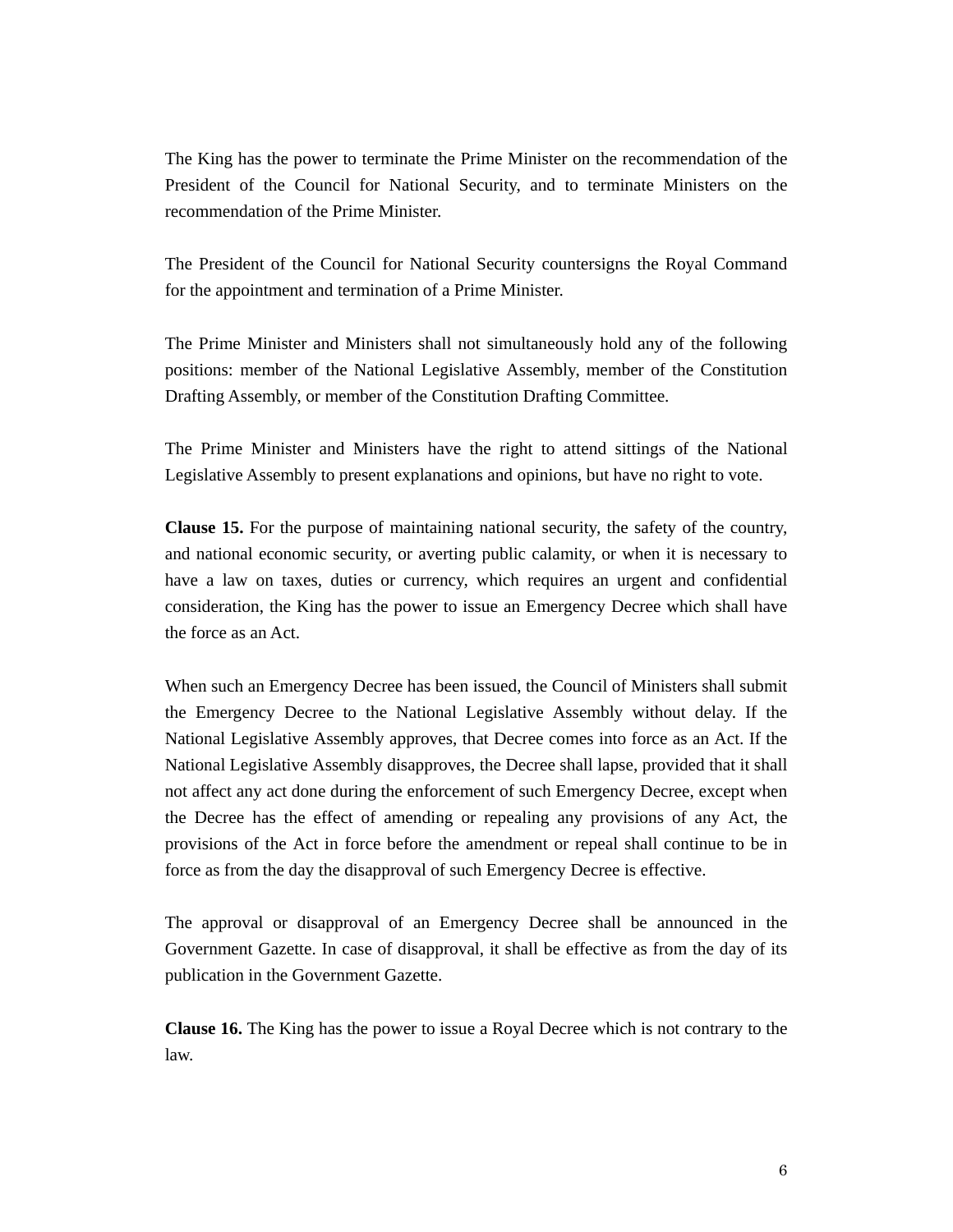**Clause 17.** All laws, Royal Decrees and Royal Commands relating to State affairs must be countersigned by the Prime Minister or a Minister unless otherwise provided in this Constitution.

**Clause 18.** Judges have independence in the trial and adjudication of cases in the name of the King with fairness according to the law and this constitution.

**Clause 19.** The Constitution Drafting Assembly to organize the drafting of a constitution will consist of 100 members appointed by the King according to procedures provided under this constitution.

The King appoints one member of the Constitution Drafting Assembly as President, and one or two Vice-Presidents, according to the resolution of the Constitution Drafting Assembly.

The President of the Council for National Security shall countersign the Royal Command appointing the President and Vice President(s) of the Constitution Drafting Assembly

Members of the Constitution Drafting Assembly must not be or have been members of political parties, or held any position in any political party within two years of the day of selection as member of the Constitution Drafting Assembly, and must not simultaneously be members of the National Legislative Assembly.

Members of the Constitution Drafting Assembly, members of committee of the National Legislative Assembly, printers and publishers of the minutes of sittings with the permission of the Constitution Drafting Assembly or its committees, persons given permission by chairpersons of committees to give statements of fact or opinions in sittings of the Constitution Drafting Assembly, and persons who broadcast the sitting through radio or television with the permission of the President of the Constitution Drafting Assembly, are absolutely privileged as provided in Clause 13 for members of the National Legislative Assembly.

Clause 9 paragraph 1 shall be applied to sittings of the Constitution Drafting Assembly, and the regulations of the National Legislative Assembly shall be applied to sittings of the Constitution Drafting Assembly *mutatis mutandis*.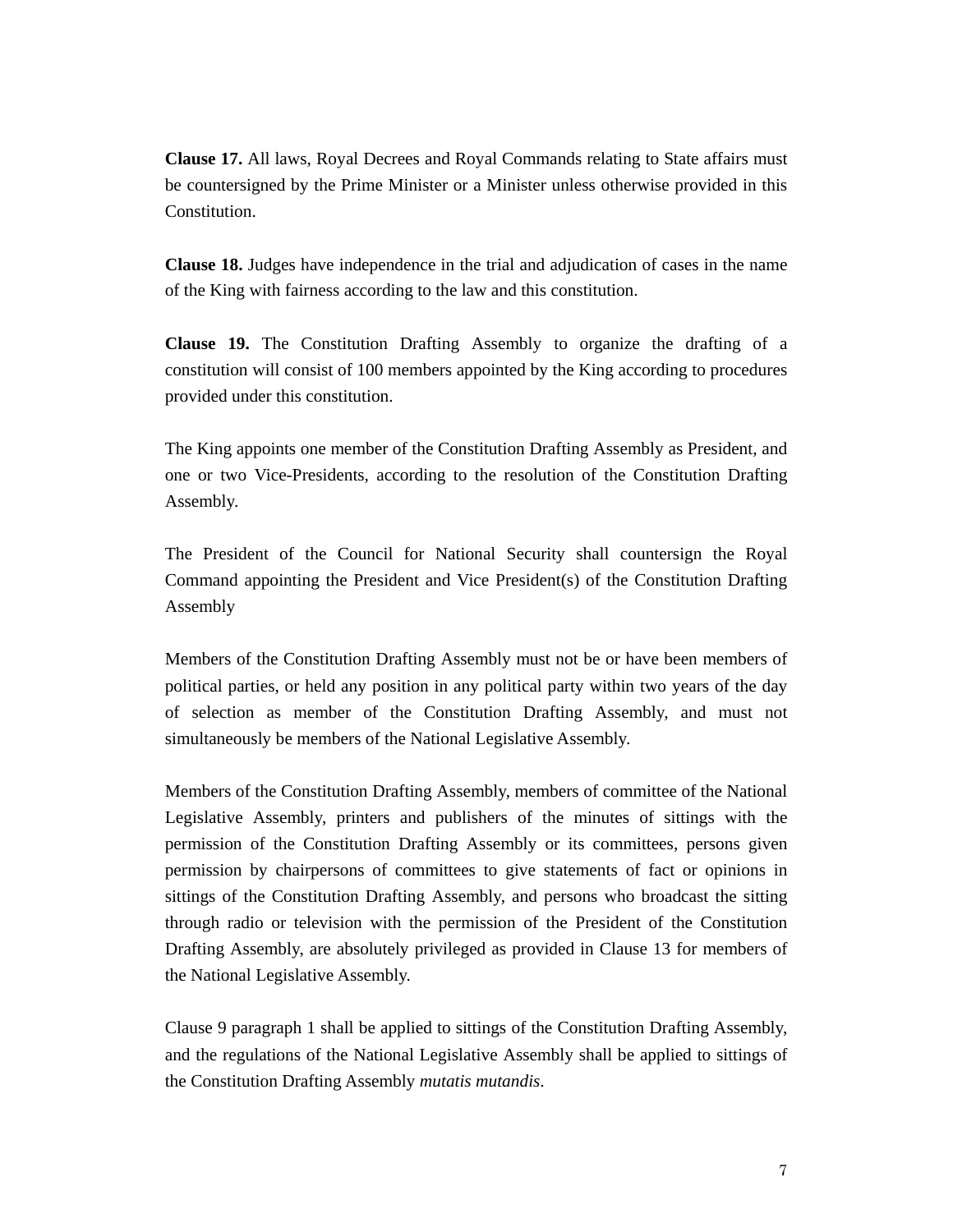**Clause 20.** The National Council consists of 2,000 members appointed by the King from those being of Thai nationality from birth and being not less than 18 years of age.

The President of the Council for National Security shall countersign the Royal Command appointing members of National Council under paragraph one.

The provisions of Clause 5 paragraphs 3 and 4 shall apply to the identification and appointment of members of the National Council *mutatis mutandis*.

**Clause 21.** In sittings of the National Council, the President of the National Legislative Assembly shall act as President of the National Council, and the Vice President(s) of the National Legislative Assembly shall act as Vice President(s) of the National Council.

Sittings of the National Council and methods of selecting members of the Constitution Drafting Assembly will follow the specifications of the President of the National Council.

**Clause 22.** The National Council has the duty to select from among its members a list of two hundred names for royal appointment as members of the Constitution Drafting Assembly, within 7 days from the date of the first meeting of the National Council. When the members of the Constitution Drafting Assembly are selected, or when this time expires without the full number selected, the National Council terminates.

For the selection in paragraph 1, a member of the National Council has the right to choose not more than three names, and the 200 who receive the highest votes will be selected. In the case that persons at any ranking receive equal marks, lots will be drawn.

**Clause 23.** After obtaining the list of names selected from the National Council, the Council for National Security shall select 100 from the list to present to the King for royal appointment as members of the Constitution Drafting Assembly.

In the case that the National Council does not complete its duties in the time specified in Clause 22 paragraph 1, the Council for National Security will select 100 members of the National Council to form the Constitution Drafting Assembly, and present them to the King for royal appointment.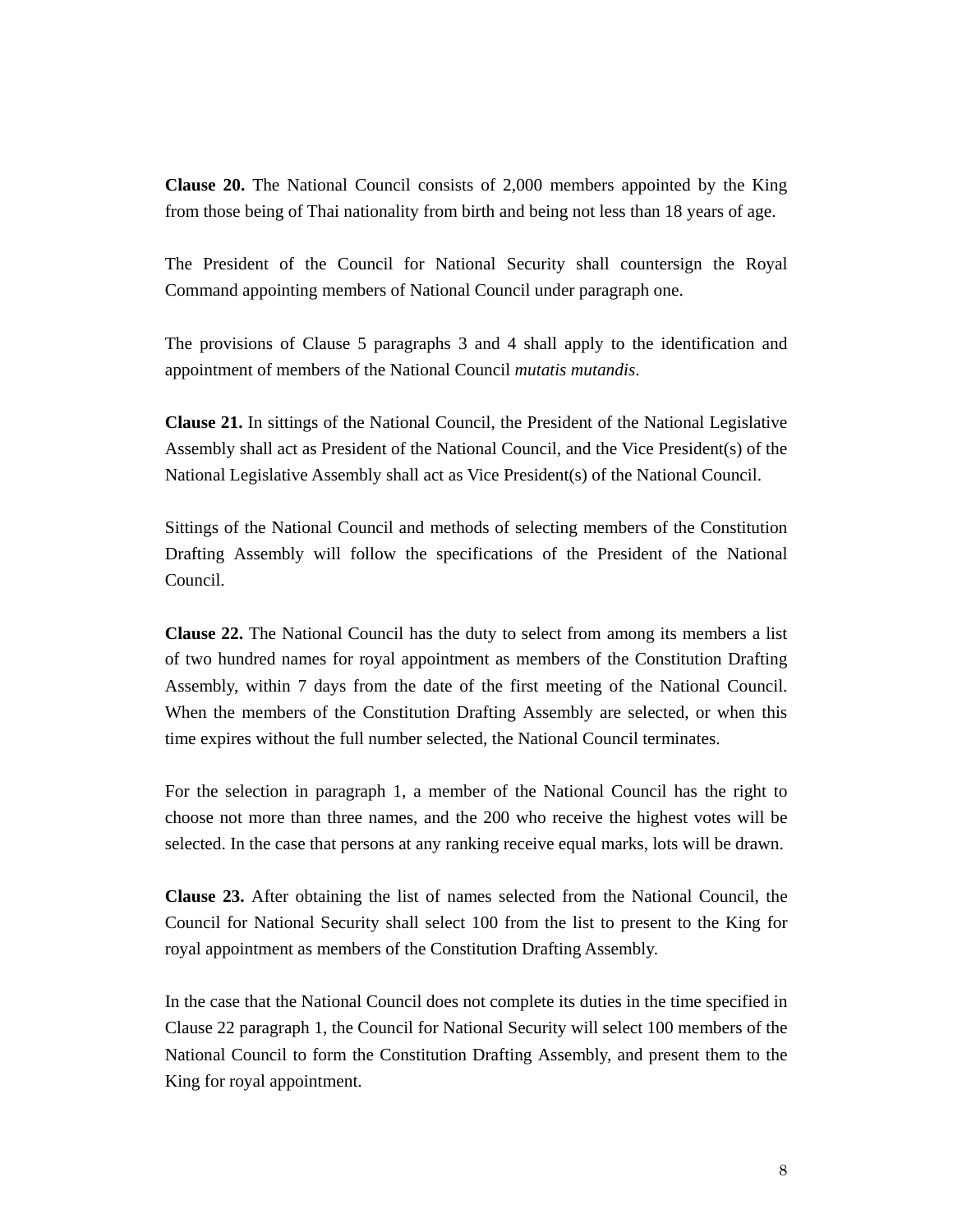The President of the Council for National Security countersigns the Royal Command appointing the members of the Constitution Drafting Assembly.

The provisions of Clause 5 paragraph 4 will apply to the appointment of members of the Constitution Drafting Assembly and its committees, subject to clause 25 *mutatis mutandis*.

**Clause 24.** While the Constitution Drafting Assembly is still carrying out its duties under this constitution, should any member of the Constitution Drafting Assembly vacate the position for any reason, the President of the Council for National Security shall, within thirty days of the vacancy, select a person remaining on the list under clause 22, or a person who used to be a member of the National Council, as suitable, to submit to the King for appointment as a member of the Constitution Drafting Assembly in lieu of the vacant membership.

During the time no new member has been appointed to the Constitution Drafting Assembly to fill the vacancy, the Constitution Drafting Assembly will consist of the remaining members.

**Clause 25.** To prepare the constitution, the Constitution Drafting Assembly appoints a Constitution Drafting Committee consisting of 25 qualified persons who may or may not be members of the Constitution Drafting Assembly, selected by resolution of the Constitution Drafting Assembly, and another ten qualified persons who may or may not be members of the Constitution Drafting Assembly, selected on the recommendation of the President of the Council for National Security, all conducted according to rules and procedures specified in a Royal Decree.

**Clause 26.** When the Constitution Drafting Committee completes its draft, the Constitution Drafting Committee shall prepare explanation of the differences between this new draft constitution and the Constitution of the Kingdom of Thailand 1997 along with the reasons for the changes to allow scrutiny and submission of opinions from members of the Constitution Drafting Assembly and the following organizations and persons: (1) the Council for National Security; (2) the National Legislative Assembly; (3) the Council of Ministers; (4) the Supreme Court; (5) the Supreme Administrative Court; (6) the Election Commission of Thailand; (7) the National Counter Corruption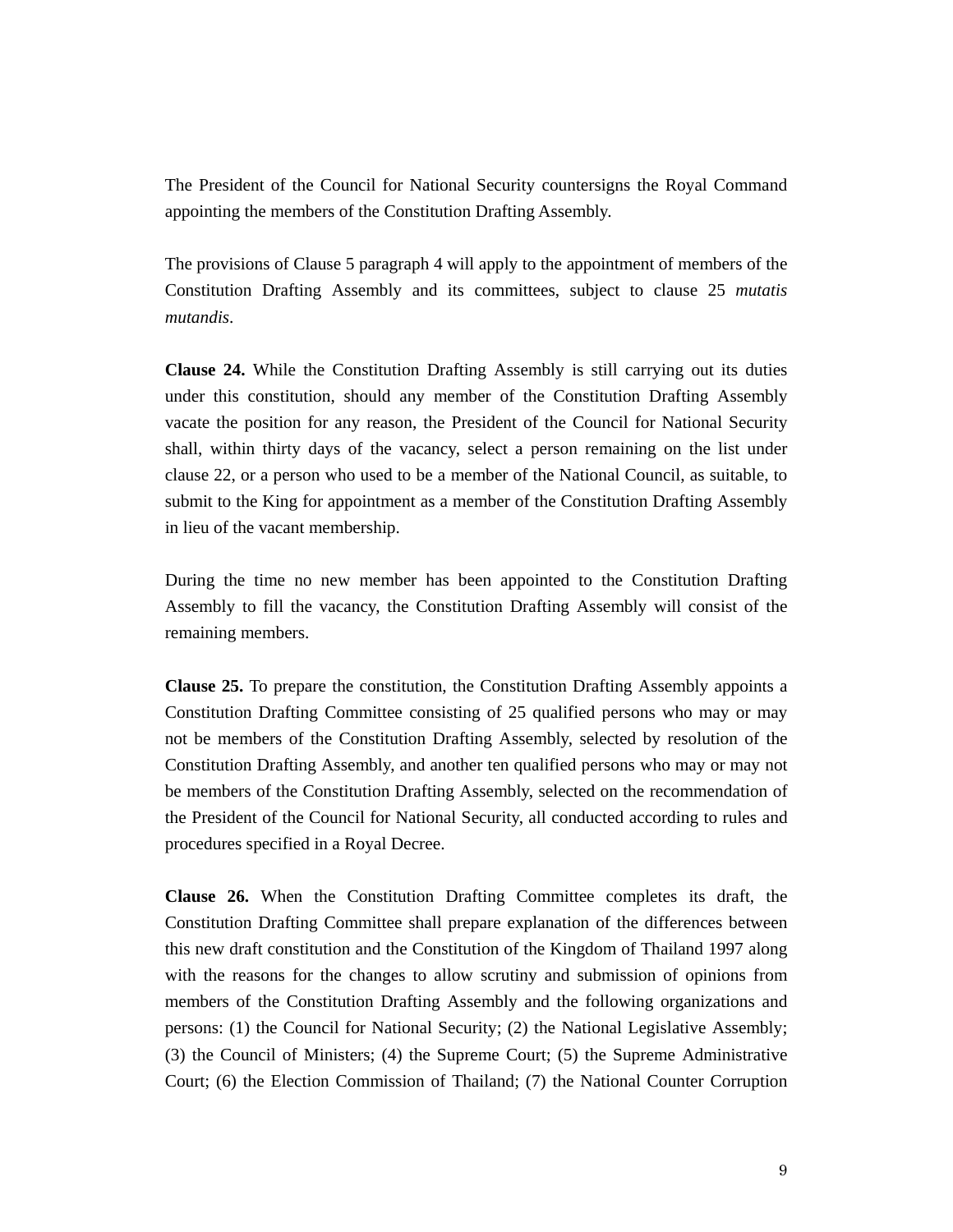Commission; (8) the Auditor-General; (9) the Ombudsman; (10) the National Human Rights Commission; (11) the National Economic and Social Advisory Council; (12) institutions of higher education.

The Constitution Drafting Committee will disseminate the draft constitution and explanatory documents under paragraph 1 to the general public, and arrange to hear their opinions.

**Clause 27.** After receiving the draft constitution and documents under Clause 26, members of the Constitution Drafting Assembly who so wish may propose corrections and additions supported by signatures of not less than one tenth of total existing members of the Constitution Drafting Assembly. Such proposals for amendment must be submitted along with rationale before the time appointed for the meeting of the Constitution Drafting Assembly according to clause 28.

A member of the Constitution Drafting Assembly who submits a proposal for amendment or endorses the proposal of another member cannot also submit or endorse any other proposal for amendment.

**Clause 28.** Within thirty days after the day when the documents in clause 26 are sent, the Constitution Drafting Committee must consider the opinions received under Clause 26, and the submissions for amendment under Clause 27, prepare a report whether or not any amendments and additions are required with rationale, disseminate the report for general information, and submit the draft constitution for scrutiny by the Constitution Drafting Assembly.

In the scrutiny under paragraph 1, the Constitution Drafting Assembly may approve or disapprove the whole draft constitution, and specific clauses on which members of the Constitution Drafting Assembly have submitted amendments under Clause 27, or which the Constitution Drafting Committee has proposed. Members of the Constitution Drafting Assembly may not submit amendments in addition to those provided in Clause 27 unless the members of the Constitution Drafting Committee give approval, or not less than three-fifths of the members of the Constitution Drafting Assembly give approval to the additional amendments.

**Clause 29.** The Constitution Drafting Assembly must complete arrangements for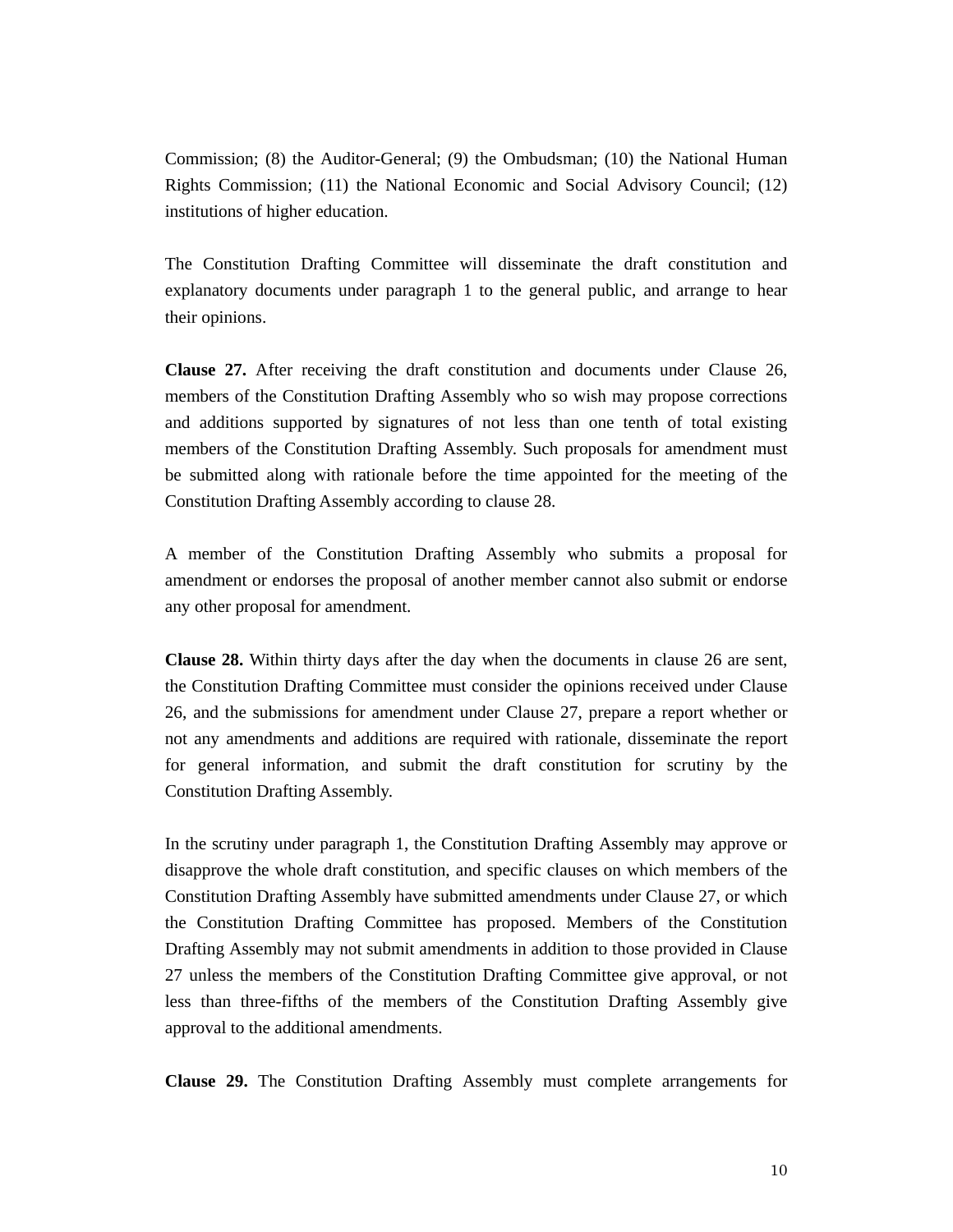drafting the constitution under Clause 28 within 180 days from the day of the first sitting of the Constitution Drafting Assembly.

When completed, the draft constitution will be disseminated to the public, and a referendum held to approve or disapprove the constitution as a whole, not earlier than 15 days and not later than 30 days from the day when the draft constitution is disseminated, all according to rules and procedures determined by the Constitution Drafting Assembly.

The referendum shall be held on one day throughout the Kingdom.

**Clause 30.** Within 45 days from the day the draft constitution is completed according to Clause 29 paragraph 1, the Constitution Drafting Committee shall proceed to draft supplementary laws necessary for the purpose of election and submit them to the National Legislative Assembly for further action. The National Legislative Assembly must complete its scrutiny within 15 days of receiving the draft from the Constitution Drafting Committee.

To eliminate vested interests, a member of the Constitution Drafting Committee is prohibited from standing for election as a Member of Parliament or holding the position of a Senator for two years from the day of vacating membership of the Constitution Drafting Committee.

**Clause 31**. If in the referendum a majority of those with the right to vote approve the constitution, the President of the National Legislative Assembly shall submit the draft constitution to the King for His Royal Signature and promulgation in the Government Gazette. When the constitution has been promulgated and the Constitution Drafting Assembly has completed the organic laws under Clause 30, or when time expires under clause 30, whichever is soonest, the Constitution Drafting Assembly will terminate.

**Clause 32.** In the case the drafting of the constitution is not completed within the time specified under Clause 29 paragraph one, or the Constitution Drafting Assembly does not approve the draft constitution according to Clause 28 paragraph two, or a majority of people disapproves the draft constitution in the referendum under Clause 31, the Constitution Drafting Assembly terminates. The Council for National Security shall then meet jointly with the Council of Ministers to scrutinize and amend any draft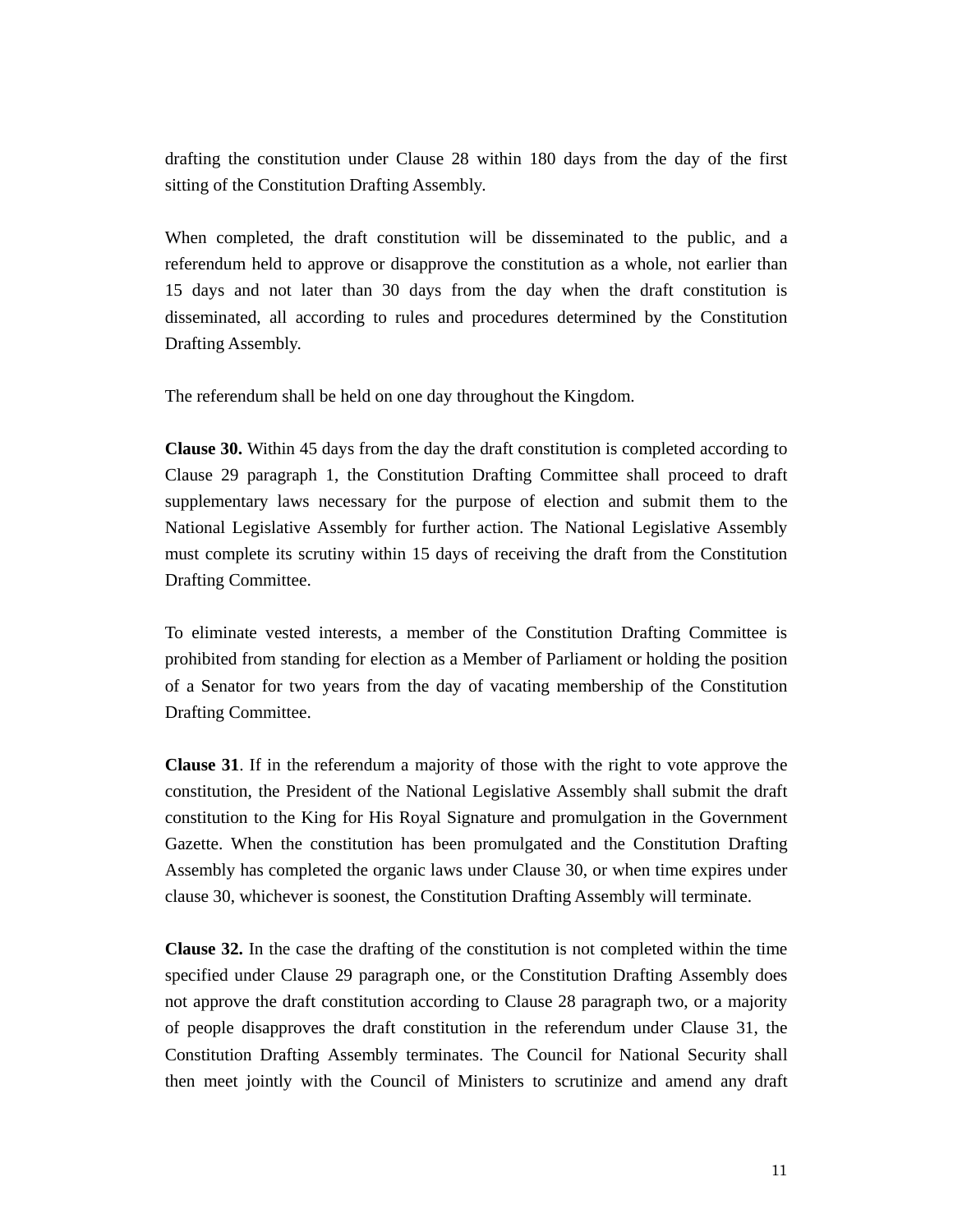constitution of the Kingdom of Thailand formerly promulgated and enacted, and within 30 days from the date of rejection by referendum submit it to the King for his Royal Signature to promulgate as the constitution.

At joint sittings under paragraph one, the President of the Council for National Security shall act as chairperson.

The Prime Minister countersigns the Royal Command for promulgation of the constitution under this clause.

**Clause 33.** The emoluments and other remuneration of the President and Vice President(s) of the National Legislative Assembly and Constitution Drafting Assembly, members of the Council for National Security, National Legislative Assembly, Constitution Drafting Assembly, Constitution Drafting Committee, and Constitution Judiciary Council will be determined by a Royal Decree.

**Clause 34.** To maintain the peace, order and security of the nation, the Council for National Security consists of the persons indicated in Announcement no. 24 of the Council for Democratic Reform under Constitutional Monarchy dated 29 September 2006. The President of the Council for National Security may appoint additional members of the Council for National Security, not exceeding 15 in total. The head, deputy head, members, secretary-general and deputy secretary-general of the Council for Democratic Reform under Constitutional Monarchy shall be the President, Vice President, members, secretary-general and deputy secretary-general of the Council for National Security respectively. In case the President of the Council for National Security is absent or unable to fufil the duty, the Vice President and members of the Council for National Security may carry out the duties of the President of the Council for National Security. In case the President and Vice-President of the Council for National Security are absent or unable to fufil the duty, members of the Council for National Security may select a member of the Council for National Security to carry out the duties of the President of the Council for National Security. The President of the Council for National Security or the Prime Minister may request a joint meeting of the Council for National Security and the Council of Ministers to jointly consider any issue concerning the maintenance of the peace, order, and security of the nation, including occasional consultations on any matter whatever.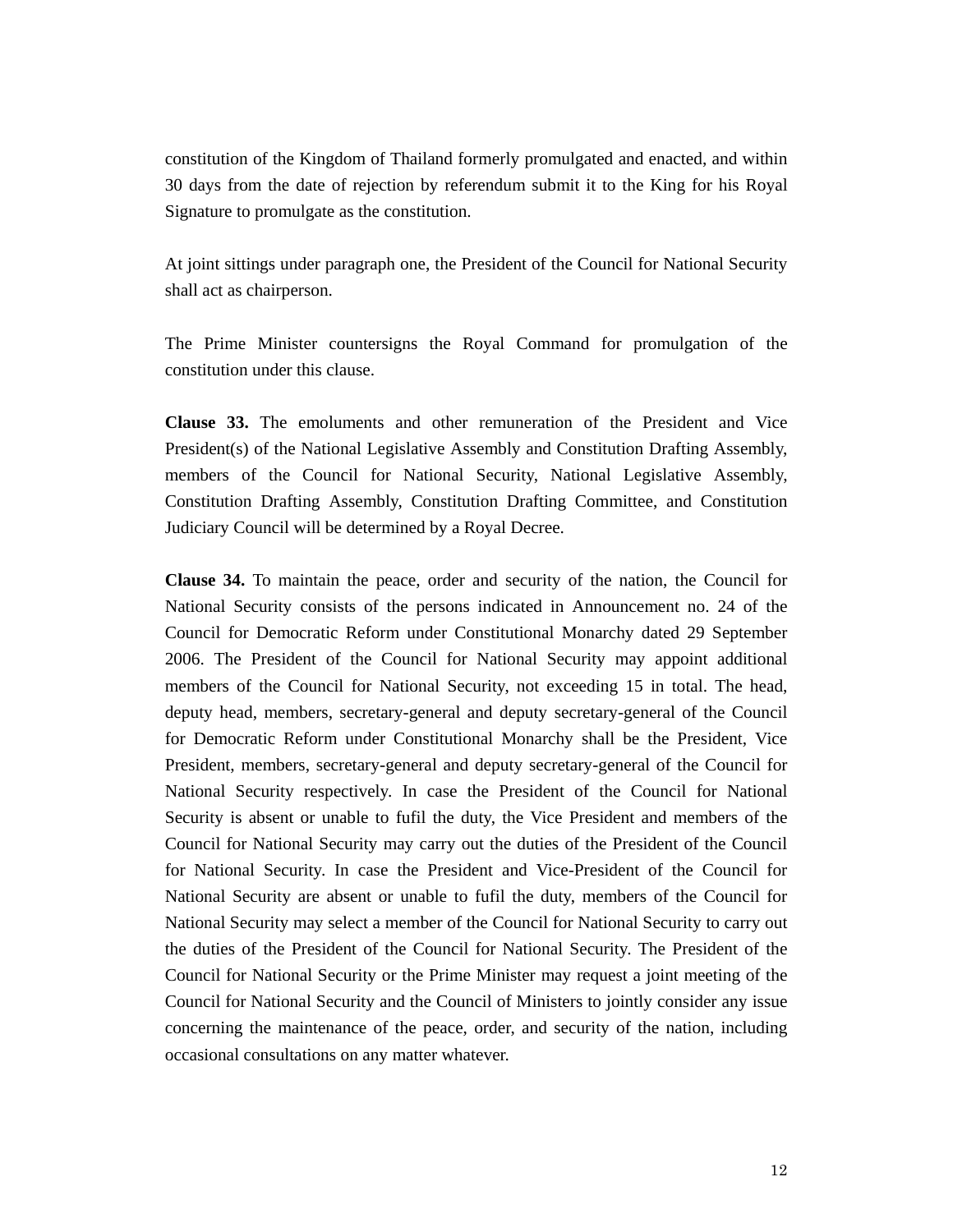**Clause 35.** Any matter governed by law which fell under the power of the Constitutional Court, or any issue whether or not a law conflicts with the constitution, falls within the power of the Constitution Judiciary Council, which consists of: the President of the Supreme Court as President; President of the Supreme Administrative Court as Vice President; five judges of the Supreme Court holding position not lower than Supreme Court Judge, selected by the assembly of the Supreme Court by secret ballot as Constitutional Judges; and two judges of the Administrative Court selected by the assembly of the Administrative Court by secret ballot as Constitutional Judges.

The office of the Constitutional Court established by the Act on the Constitutional Court will undertake the administrative work and any other duties assigned by the President of the Constitution Judiciary Council.

The quorum of judges, procedures for hearing and adjudication will follow the specifications of the Constitution Judiciary Council announced in the Government Gazette.

Any cases or other matters in process of the Constitutional Court prior to 19 September 2006 are transferred into the power and responsibility of the Constitution Judiciary Council.

**Clause 36.** Any announcement and order by the Council for Democratic Reform under Constitutional Monarchy or order by the head of the Council for Democratic Reform under Constitutional Monarchy made between 19 September 2006 and the day of promulgating this constitution, of whatever form, and whether having effect in the legislative, executive or judicial sphere, shall remain in force, and such announcements and orders and their implementation, whether as a result of an announcement or order, whether performed before or after the date of promulgation of this constitution, shall have legal and constitutional legitimacy as announcements, orders, and implementation.

**Clause 37.** Any action performed in relation to the seizure and deployment of the power of governing the realm on 19 September 2006 by the head and members of the Council for Democratic Reform under Constitutional Monarchy, including actions of persons related to such aforesaid actions, or of persons assigned by the head or by the Council for Democratic Reform under Constitutional Monarchy to perform actions for the aforesaid purpose, all those actions aforesaid whether having effect in the legislative,